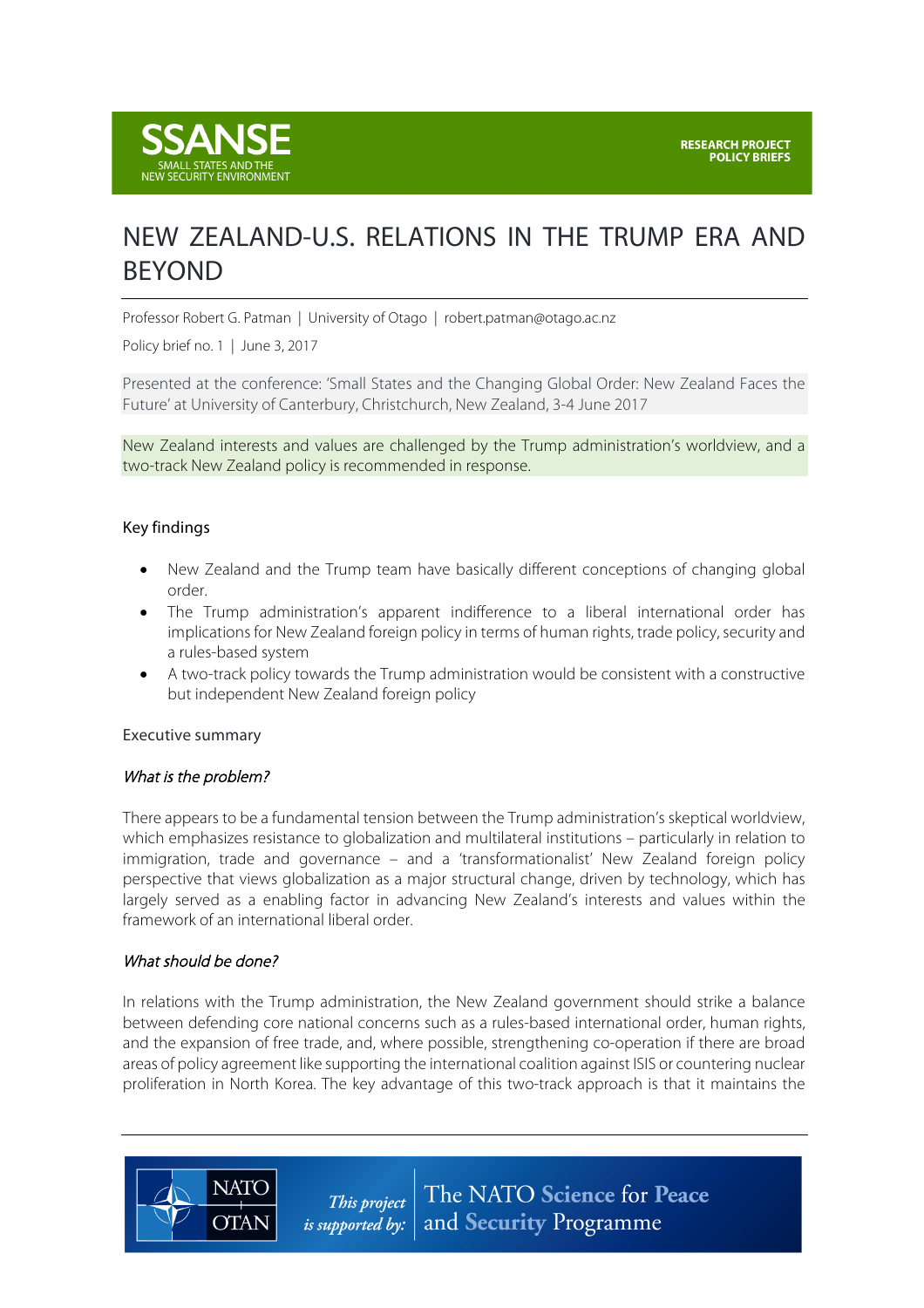possibility of improving ties with a Trump administration without compromising New Zealand's interests and values in the process.

## NZ-US Relations in Trump Era

**NATC** 

**OTAN** 

Donald Trump's successful bid for the White House in November 2016 has raised the deeper question of whether we are witnessing the erosion of a liberal international order. This system of governance is closely associated with globalization<sup>1</sup>, and can be understood as an open and rules-based order enshrined in institutions such as the United Nations and norms like multilateralism. It is worth emphasising that opposition to globalization was arguably the foremost policy theme in Trump's election campaign. More specifically, the Trump administration's early actions cut across four aspects of New Zealand's foreign policy posture. First, in terms of national identity, and at a time when New Zealand has redefined itself in the world itself by recognising the special constitutional and cultural position of Maori people and expanding ties with the Asia-Pacific, Mr. Trump's brand of nationalism appears to have weakened America's commitment to international human rights and the rule of law. President Trump has attempted to introduce a temporary travel ban against citizens from 7 Middle Eastern countries and exclude Syrian refugees, re-affirmed his commitment to build a border wall with Mexico, and begun the process of repealing the Affordable Health Care Act, which extended health care insurance to 20 million disadvantaged Americans.

Second, since a programme of radical reform in the mid-1980s had made the New Zealand economy one of the most open in the developed world, all New Zealand governments have identified trade liberalization as a crucial ingredient in increasing the country's economic growth and prosperity. However, the new Trump administration does not seem to share this goal. In January 2017, Washington announced its withdrawal from the Trans-Pacific Partnership (TPP).<sup>2</sup> This was a major blow to Wellington. Historically, New Zealand governments have been trying for years to secure a bilateral free trade agreement with Washington, and played a leadership role in advancing the idea of the TPP, a multilateral trade agreement encompassing the US and 11 other states from the Asia-Pacific region.

Third, the advent of the Trump administration has the potential to complicate New Zealand's much improved security relationship with the US. While Prime Minister Bill English supported President Trump's missile strike against the Assad regime following the illegal use of chemical weapons in the Syrian civil war and welcomes greater diplomatic co-ordination between the President Trump and China's President Xi Jinping in curbing the nuclear weapons ambitions of the Kim Jong Un's regime in North Korea, the absence of a coherent strategic vision in Trump's White House is disconcerting for an ally like New Zealand. President Trump's tactical opportunism – in the space of five months in office he has changed his mind on NATO, the EU, China, Syria and Russia – raises troubling questions about American support for commitments like the New Zealand deployment of 143 military personnel in Iraq, and the president's crisis management skills.

Fourth, New Zealand's 'can do' approach to diplomacy sits uncomfortably with the Trump administration's realpolitik. Unlike Britain and Australia, New Zealand has been less inclined in the post-Cold War era to believe that the liberal order (and globalization) is exclusively dependent on the power of the United States. But the Trump team seems to embody the view that "the strong rule where they can and the weak suffer what they must."<sup>3</sup> In this context, the diplomatic task, for example, of managing New Zealand's close relationship with both US and China could become even more

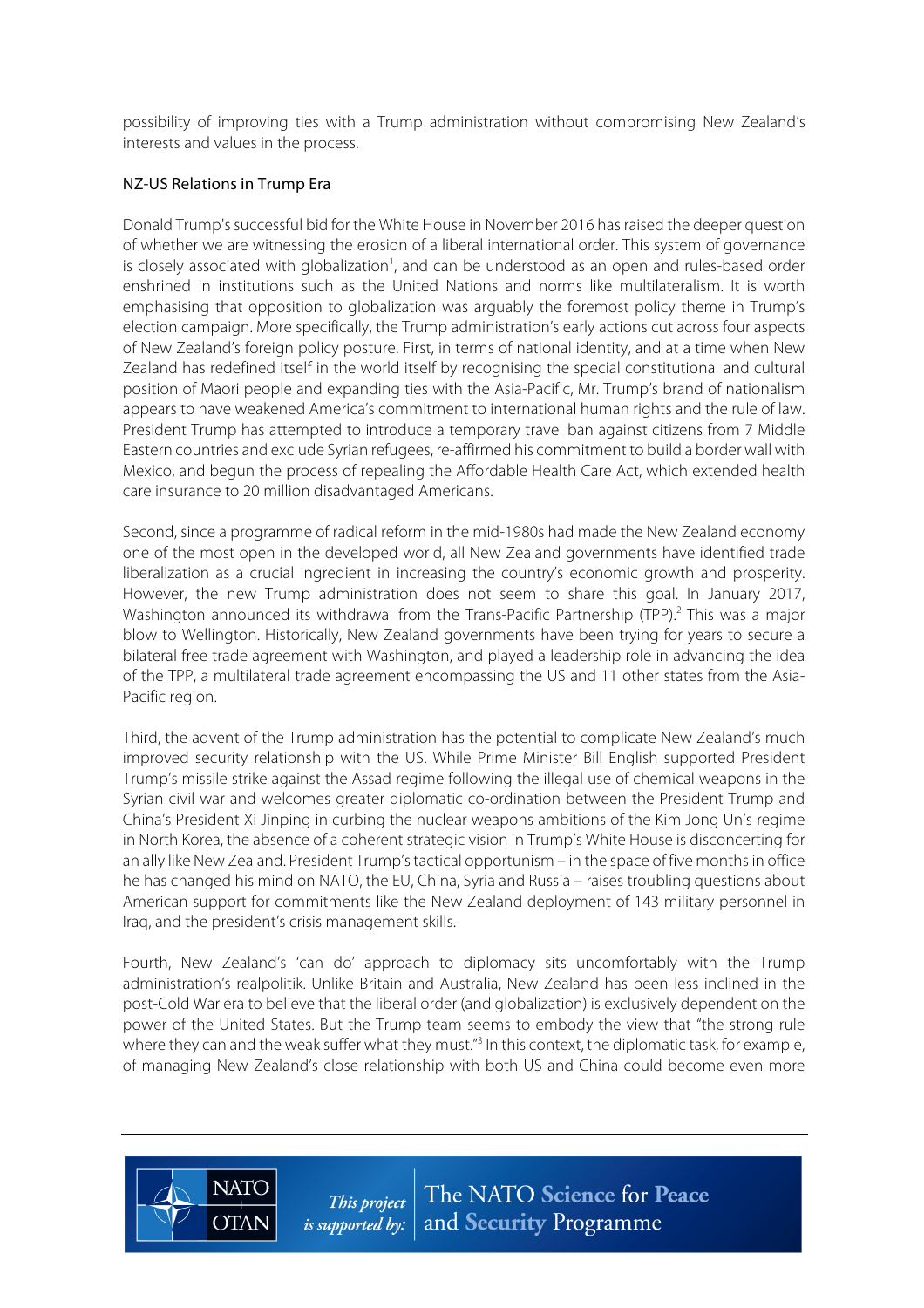difficult with New Zealand and other countries facing the prospect of greater pressure to side with one superpower against another.

## Why does this matter to New Zealand?

For New Zealand, the Trump administration's 'back to the future' foreign policy is a source of major concern. By challenging traditional symbols of power in the international system, such as geography and size, globalization over the last three decades has enhanced the possibilities for small states like New Zealand to participate in global forums and build new constituencies and coalitions in support of key national goals. The elevation of New Zealand citizens to leadership positions in international institutions, the successful utilisation of the WTO in trade disputes, New Zealand's refusal to back the US-led invasion of Iraq and the establishment of close relations with the world's two superpowers, America and China, all point to the fact that globalization has enhanced, not diminished, New Zealand's international reach.4

## What Should New Zealand do?

**NATC** 

**OTAN** 

Unlike the Trump team, New Zealand governments in the post-Cold War era tend to view globalization as an irreversible structural change in the world – characterised by instant communications and financial transactions across borders – in which all sovereign states are more interdependent and more vulnerable than previously.

How should New Zealand respond to the worldview of the Trump administration? For one thing, New Zealand must not abandon its core foreign policy beliefs centred on itssupport for the UN and a rulesbased order that allows Wellington a voice in the international arena in the hope that it can reach a special relationship with the Trump administration. Unfortunately, there may already be some fraying here with the new New Zealand Foreign Minister, Gerry Brownlee apparently distancing himself from his government's previous co-sponsorship of UNSC 2334, which condemned Israel's programme of settlements in East Jerusalem and the West Bank.<sup>5</sup> But the costs of such diplomatic manoeuvring far outweigh the benefits.

It should not be forgotten that differences over New Zealand non-nuclear security policy did not prevent eventual rapprochement between Wellington and Washington after 9/11. Besides, New Zealand has been generally adept at both exploiting the opportunities and minimising the constraints of a globalising world. This has been demonstrated by New Zealand's fruitful relations with the US and China. In contrast, the current leaders of the UK and Australia have already drawn criticism for being seen to be subservient to the Trump administration. While New Zealand should avoid tilting too heavily towards either the US or China, it must also continue to diversify its efforts to expand its relationships, particularly in the Asia Pacific. Such diversification helps to prevent a New Zealand fixation with the US-China relationship, and reminds the two superpowers that they are not the only shows in town as far as Wellington is concerned. Pressing ahead with the TPP without the US is one way of doing this.

At the same time, New Zealand should not allow its view of the United States to be dominated by the Trump administration. America was an important partner before the Trump administration and is likely to remain one during the post-Trump era. The two countries share democratic political values, significant economic ties, military and intelligence links and close social-cultural relations.